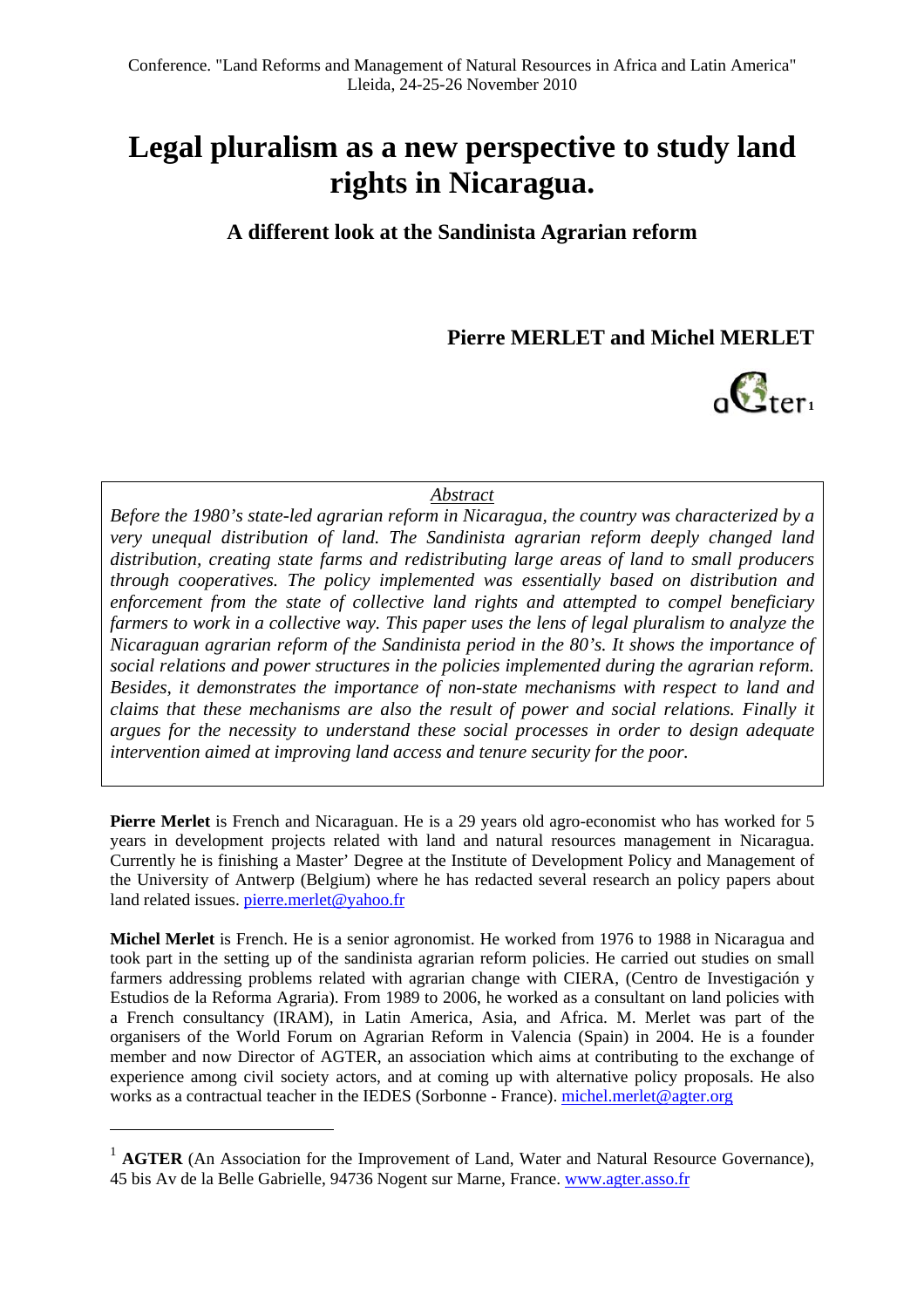## **Introduction**

The objective of this paper is to shed a new light on the Nicaragua agrarian reform that dramatically changed the landscape of land tenure in the 1980's but has been largely reversed after 1990. In order to achieve this we will develop a theoretical framework in which we will adopt a socio institutional definition of land rights together with an analytical approach based on the concept of legal pluralism.

The document draws on a literature review and the extensive knowledge that the authors have on the Nicaraguan rural reality and in special the agrarian reform process. More precisely, the analysis realized here aims at reinterpreting the extensive reflection already implemented for more than 30 years by one of the authors (M. Merlet) with respect to these processes using the lens of legal pluralism. Legal pluralism is barely used in the Nicaraguan context. Therefore, we believe that this can bring interesting insights both for the assessment of the agrarian reform process and the reflection about what kind of land rights interventions can be implemented nowadays in Nicaragua.

This paper is organized in three sections. Section 1 presents the theoretical framework that frames our analysis; section 2 gives an extensive overview of the agrarian reform process; section 3 analyzes this process using the lens of legal pluralism. Finally we conclude by giving overall conclusions and some recommendations.

# **1. The theoretical framework: socio institutional approach to land rights and legal pluralism.**

## *1.1. Different approaches to land rights*

In academic, policy and development arenas two main approaches exist regarding land rights. The first one is influenced by economic theories, argues for the superiority of private individual ownership and emphasizes the necessity to have formal legally recognized rights. This conception is related with modernization theories and what is called by Platteau (2002), the Evolutionary Theory of Land Rights according to which land management has to follow a universal transformation from collective land rights to individualized formalized rights, accompanying the gradual growth of an intensive market based agricultural production. This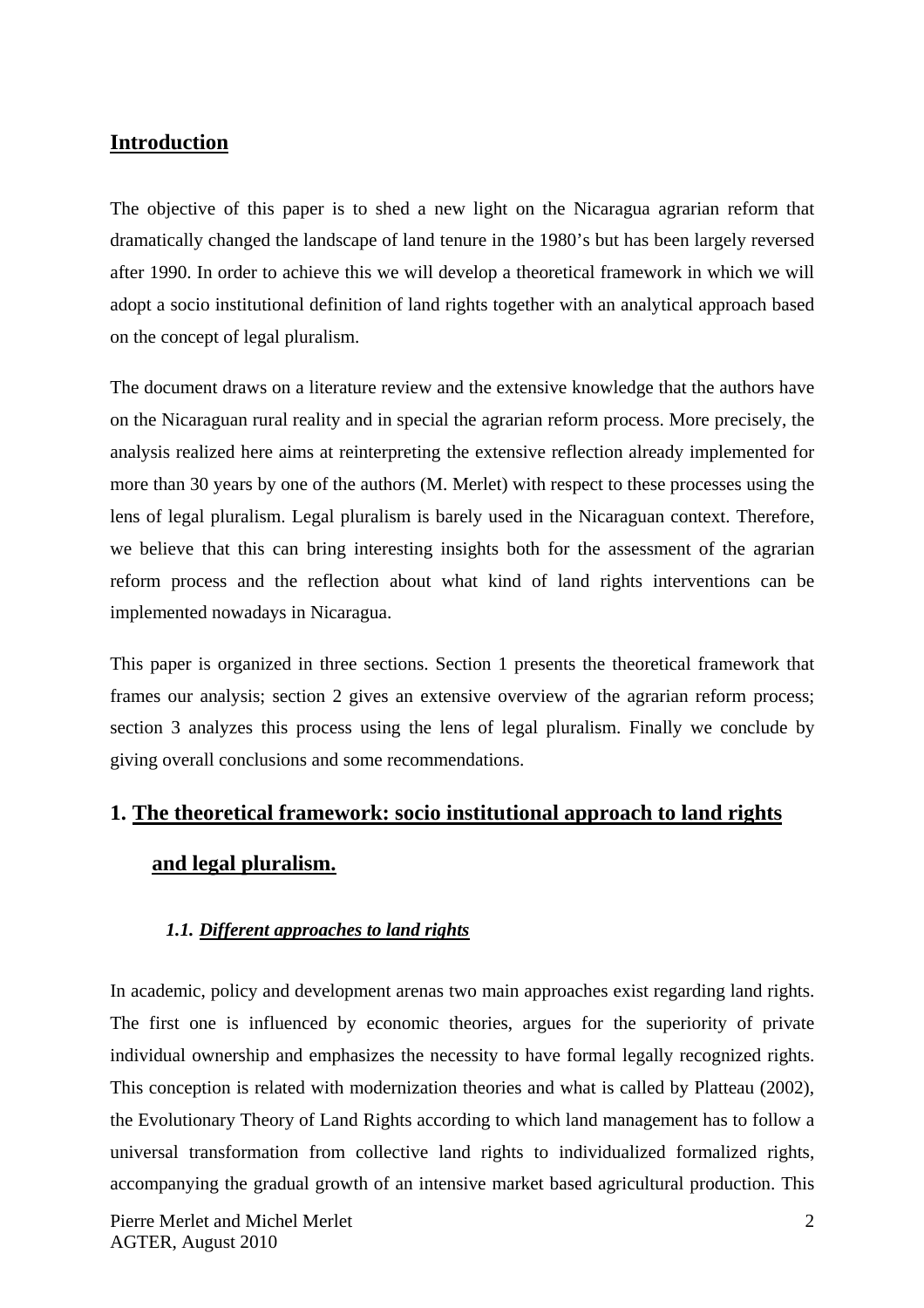vision focuses essentially on the economic role of land as a factor of production and has been defended by many economists and policy makers, leading to numerous interventions around the world aimed at the simplification and formalisation of land rights through titling and registration initiatives (De Janvry et al., 2001; Platteau, 2002; Benjaminsen et al., 2008; Sjastaad and Cousins, 2008).

The second approach to land rights is a socio-institutional approach. According to it, land is much more than just a piece of soil with economic functions, and has social and environmental functions. Here, land rights are the result of social processes, they are social constructions, are context specific and they continuously evolve according to the claims and struggles between social actors (Merlet, 2007; Lavigne-Delville and Chauveau, 1998; Le Roy, 1996). This approach brings two main implications. First, it implies the recognition of land as a particular space which contains other natural resources (e.g. water, biodiversity) that are used by human beings as part of their livelihoods (Le Roy, 1996). This aspect suggests that when dealing with land issues it is necessary to take into account, not only the rights on the soil, but also the other rights that exist on one piece of land and which are associated with other resources. Second, considering land rights as social constructions means that they "refer to relations with other humans who might travel over this space or use its [natural] resources" (Merlet, 2007:8). This leads to the idea that several social actors, whether individual or groups, can have rights over the same piece of land.

As a result, several authors have introduced the idea of 'bundle of rights' to deal with land rights (e.g. Merlet, 2007, Schlager and Ostrom, 1992; Le Roy, 1996). The concept of 'bundle of rights' means that land is characterized by a variety of superposed rights owned by different right holders. Therefore land rights are always incomplete, they usually overlap and are socially limited and controlled.

In sum, by adopting a socio institutional approach to land rights and using the concept of 'bundle of rights' this paper embraces a complex vision of the issue, more related to social science than economics. An important question that appears at this point of the work is how to handle with this diversity of rights and rights holders when trying to study land rights in a specific context. As we consider land rights as social constructions, it seems that one key aspect is related with the role of norms and rules that regulate the exercise of the rights. This paper will argue in the next section that the existence of a 'bundle of rights' and in particular of a variety of right holders is directly linked with the existence of a variety of normative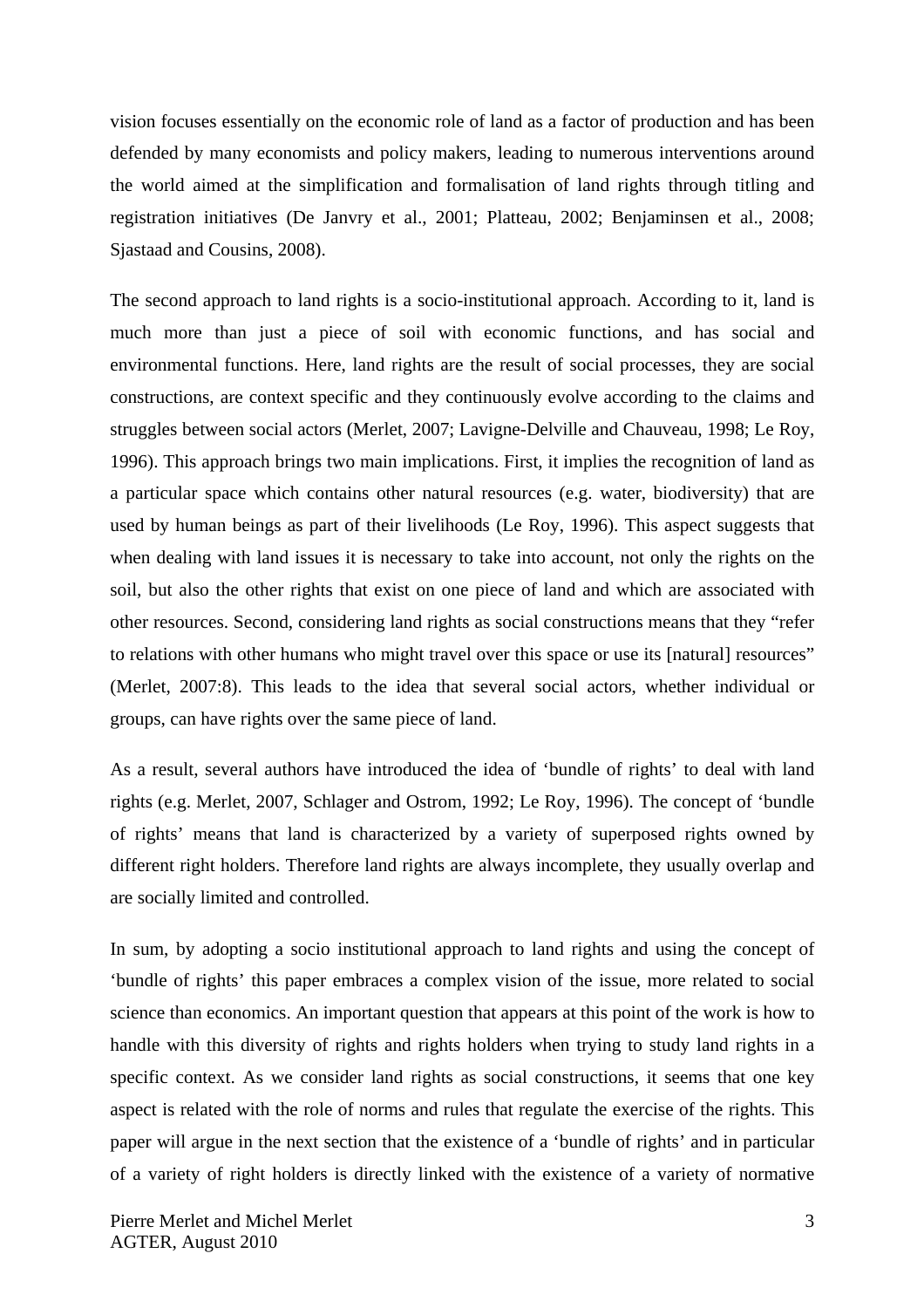orders, whether formal or not, and that an interesting concept to deal with this is the concept of 'legal pluralism'.

#### *1.2. Legal Pluralism and land rights*

A quite predominant ideology when dealing with law and its role in society is 'legal centralism' according to which "law is and should be the law of the state, uniform for all persons, exclusive of all other laws, and administered by a single set of state institutions" (Griffiths, 1986:3). This ideology seems to fit very well with the economic approach to land rights that argues for the importance of the state in land rights management through the formalization of rights in the state based system. However, legal centralism can be quite limited when adopting a socio-institutional approach to land rights that recognizes the existence of a diversity or rights and rights holders. That is why this paper argues for the necessity to adopt an approach based on the concept of 'legal pluralism'.

According to F. and K. Von Benda-Beckmann (2006), the concept of 'legal pluralism' was firstly introduced by legal anthropologists to study the evolution of legal systems in contexts of decolonisation where the existence of several legal systems (e.g. former colonial law, customary law) could be observed. However, they say that, later on, this kind of approach has generated new debates about "whether the term 'law' should by definition be tied to the state, or whether it would also include normative structures of other political or social units" (F. and K. Von Benda-Beckmann, 2006:11). This broader questioning has led to several conceptions of legal pluralism. This paper will adopt Griffiths' idea of 'strong legal pluralism' (Griffiths, 1986) which is based on Moore's concept of 'semi-autonomous social fields'. According to Moore (1978), a semi-autonomous social field is a social space that "has rulemaking capacities, and the means to induce or coerce compliance; but [that] is simultaneously set in a larger social matrix which can, and does, affect and invade it" (Moore, 1978:55-56). Moore also argues that the state is just one of these semi-autonomous social fields and that it does not have the monopoly of defining and enforcing rules. Griffiths (1986) uses Moore's concept as the core of its theorization of legal pluralism and argues that legal pluralism is an approach based on the empirical existence of different legal orders due to the existence of several overlapping semi-autonomous social fields, that have their own rules, norms and enforcement mechanisms and that can be formal or informal.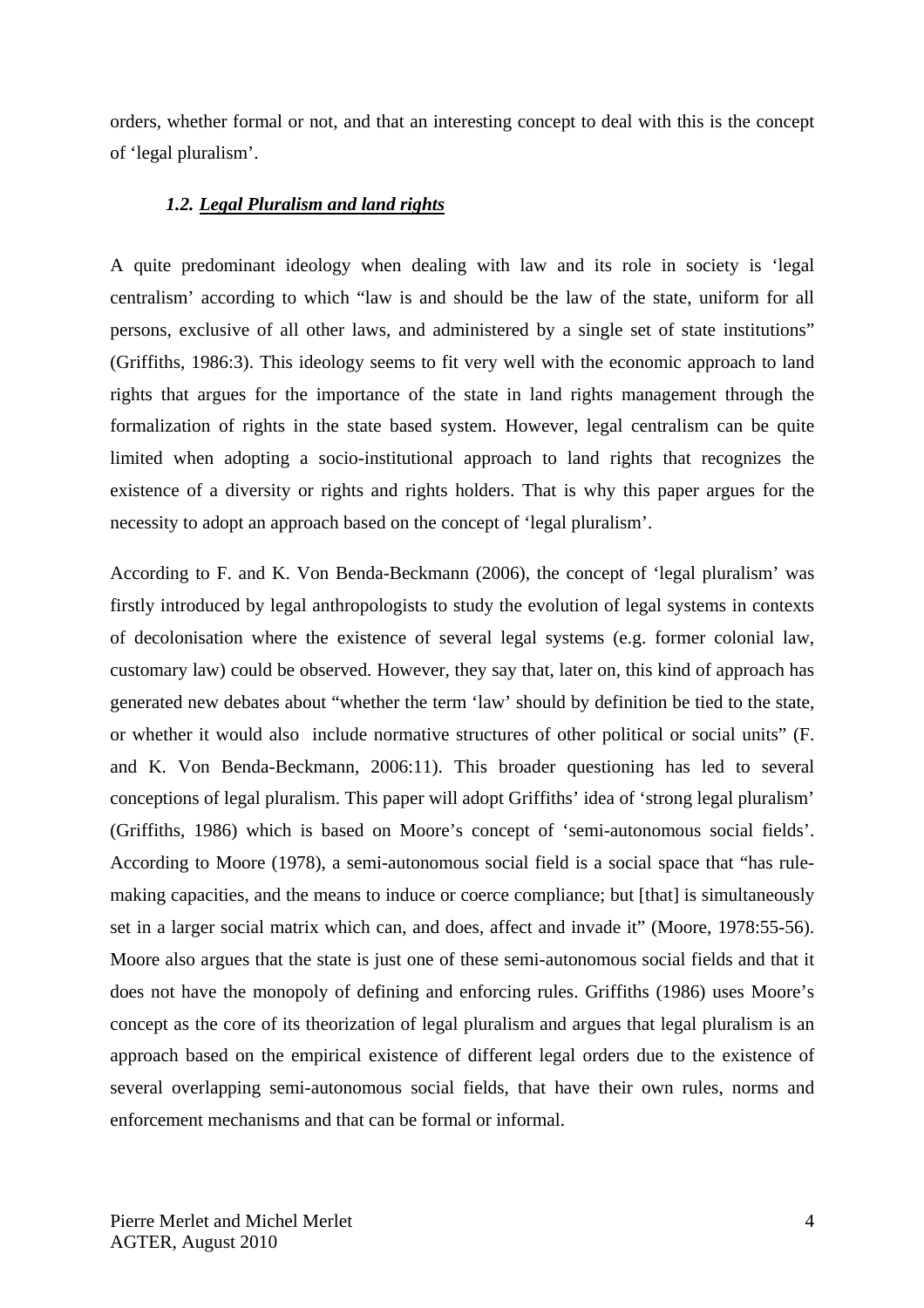Entering more in details, we can say that working with a legal pluralist approach implies the following aspects. Firstly, law is, here, defined in a very broad sense. F. and K. Von Beckmann precise this idea by defining law as "a generic term that comprises a variety of social phenomena (concepts, rules, principles, procedures, regulations of different sorts, relationships, decisions) at different levels of social organisation" (ibid,2006:13). This definition of law is the one that will be adopted in the rest of the paper. Secondly, it implies that there is no hierarchy between semi-autonomous social fields, which means for instance that state law can not be considered as a better or fairer legal order. By doing so, legal pluralism seems to embrace Migdal's approach of the 'state in society' which says that "no single, integrated set of rules, whether encoded on state law or sanctified as religious scriptures or enshrined as the rules of etiquette for daily bahavior, exists anywhere" (Migdal, 2001:11) and that "[s]tates are no different from any other formal organization or informal social grouping" (ibid:12). Thirdly, it recognizes the importance of social factors, such as social relations, in the definition of rules and norms and rejects the idea that state-law can actually be considered as a tool for inducing social change (Moore, 1978). Fourthly, it reveals that there are continuous struggles between social actors belonging to different semiautonomous social fields. These struggles exist inside each social space but also between them and play a key role in defining which norms and rules will prevail (Merry, 1988; Anders, 2003; Berman, 2007). Finally, and certainly most importantly, it implies that legal pluralism is not a concept that is only adapted to countries in a context of decolonization. On the contrary, as Griffiths says: "Legal pluralism is the fact, Legal centralism is a myth, an ideal, a claim, an illusion" (Griffiths, 1986:4).

In sum, the previous leads us to consider legal pluralism not as a theory on legal orders and systems but as an analytical approach to study concrete complex situations. This aspect has been highlighted by F. and K Von Benda-Beckmann (2006) who argue that legal pluralism allows to reveal different norms and rules according to one same situation and to explain from where they come and the possible social conflicts or struggles that they will bring with them.

## *1.3. Designing a framework of analysis*

In the scope of this paper, the previous discussion about adopting a socio-institutional approach to land rights and using legal pluralism as an analytical approach has the following implications.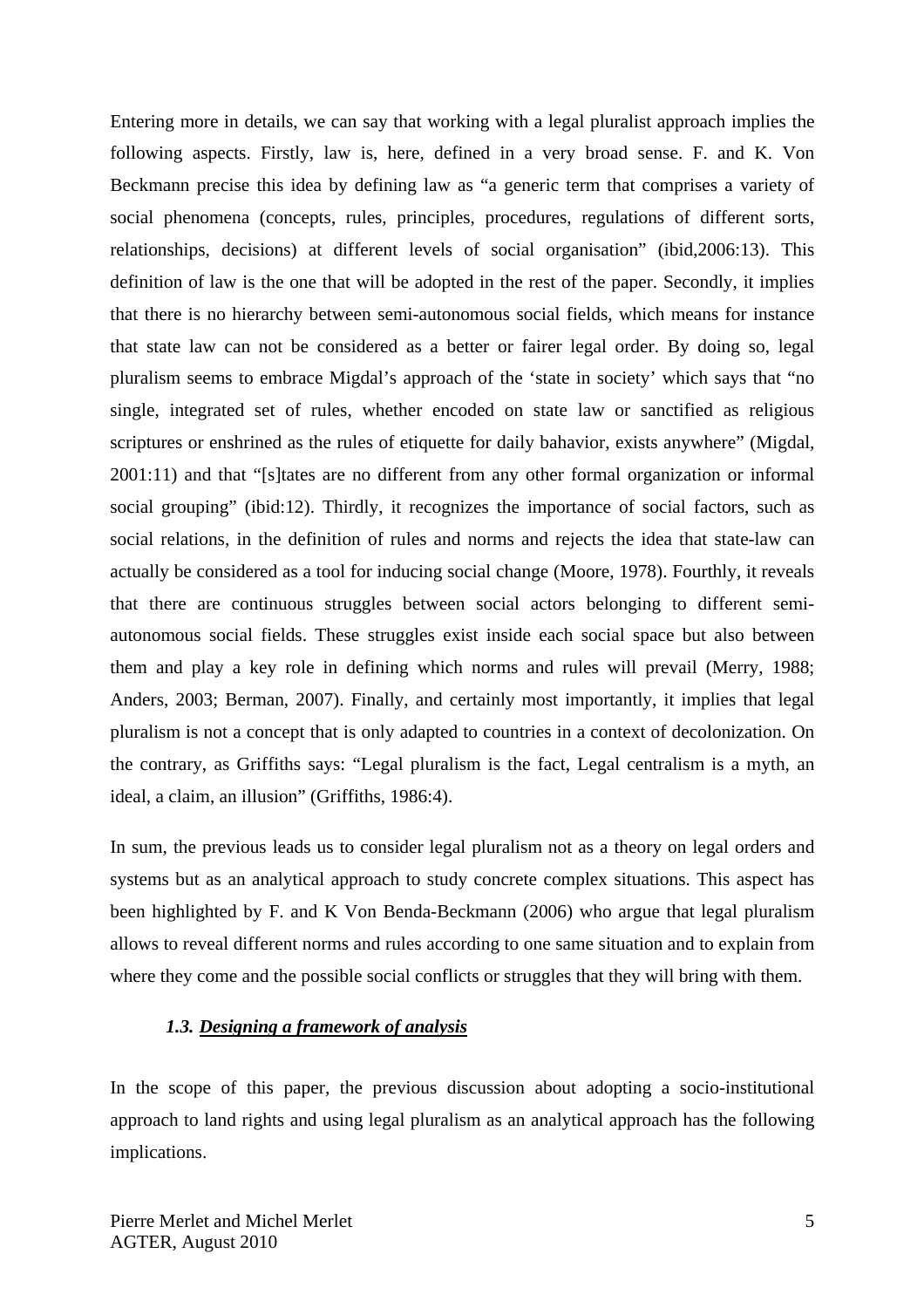First, it will force us to recognize that the diversity of norms and rules concerning land rights revealed in section 1.1 is related with a multiplicity of normative orders and that this multiplicity of normative orders is linked with the existence and overlapping of several social fields. Second, in this landscape of social fields, it will imply a demystification of the state as explained by Younes (2003) who argues that by adopting a legal pluralist approach, social actors passes from being object of the law (i.e. they only receive norms imposed from above) to being subject of the law (i.e. they play an active role in the production and enforcement of the norms through the dialectic struggle between normative orders). Thus, in our approach there is no theoretical hierarchical order between them. However, the recognition that rights are social constructions leads us to understand that what really matters in the process of land rights recognition, protection and enforcement are the social struggles between social actors with uneven power and bargaining capacities inside and between social fields.

In sum, the previous section has stated that legal pluralism is an adequate analytical approach to study land rights and deal with situations characterized by a diversity of rights and rights holders. Altogether, the concepts of 'bundle or rights' and 'legal pluralism', create and interesting tool for the social analysis of concrete situations. This tool is applied in section 3 to analyze the Nicaraguan agrarian reform of the 1980's with an innovative approach and try to grasp insights in the current general debate about land reforms. However, before realizing such an analysis, we need first to describe in details the Agrarian reform process in order to grasp the main.

## **2. An historical review of the Nicaraguan state led agrarian reform<sup>2</sup>**

#### *2.1. The context*

Since the beginning of colonization, the Nicaraguan agrarian structure has been characterized by the struggle between two main sectors, a powerful oligarchic sector of large estates and a more and more important peasant sector of small farmers. During the colonial period, the laws in place only recognised "Spanish" and "Indian" members of the population, within a quasi apartheid framework, which allowed dominant groups to build their wealth on the

 $2$  This part of the paper is taken from Merlet, M. (2007). More precisely here we reproduce with little changes the description we had already made of the Nicaraguan Agrarian reform that can be found in pp. 23-32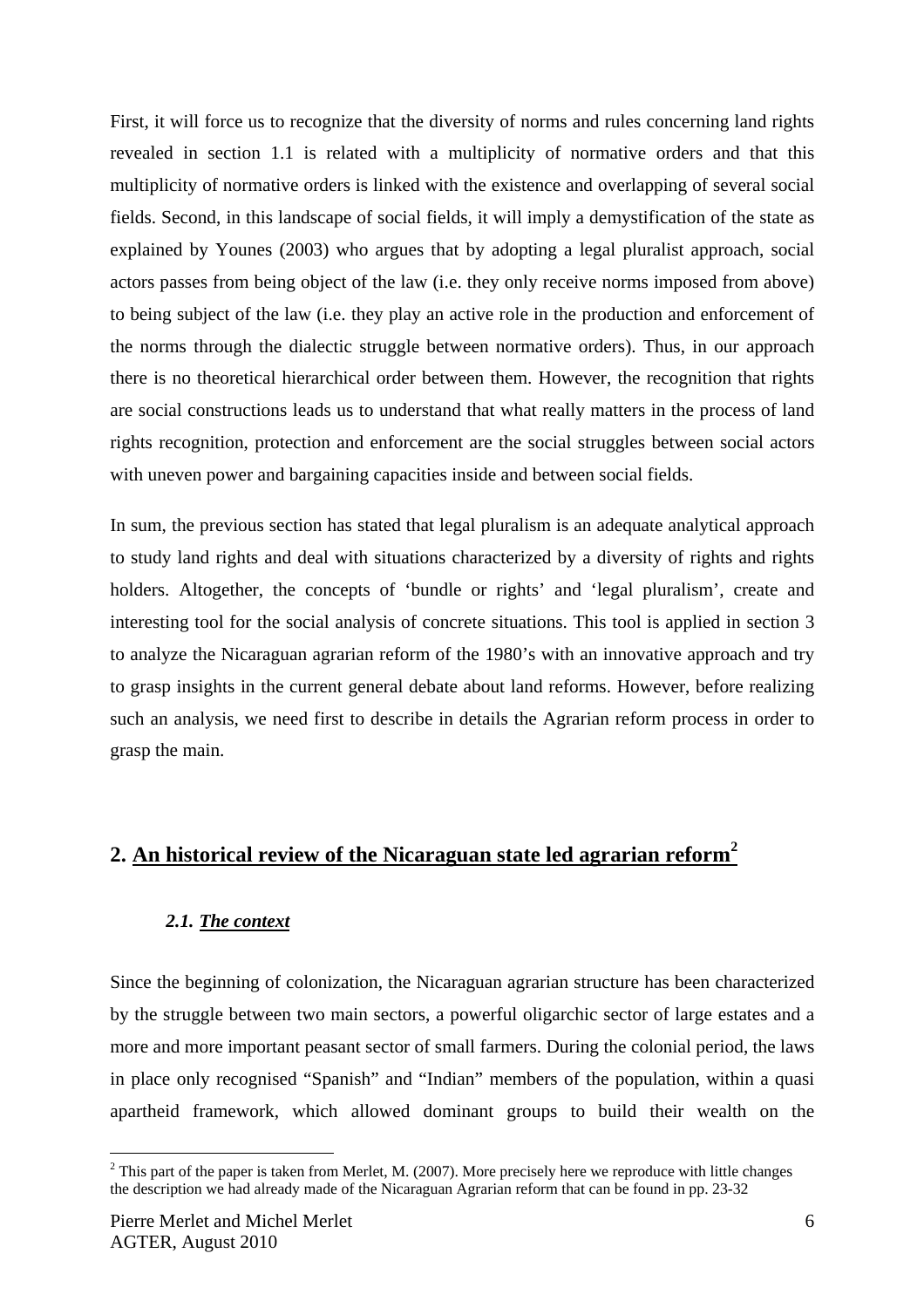exploitation of Indian labour force. However, a new social group of *mestizos* began to form and develop, gaining economic and political independence through their settlements step by step in vast unoccupied tracts of land. They were to make up the greater part of Nicaragua's peasantry. After the country's independence (1821), the only way the oligarchy in place and the new dominant classes could maintain their control was to gain possession of most of the land. They achieved this by developing coffee plantations, privatising virgin land in their favour and by putting a halt to the pioneer frontier, during the late 19th and early 20th centuries. The rebellion led by A. C. Sandino in the thirties expressed the peasants of the North's reaction to this process and the forced introduction of capitalist farming. The revolt was crushed, auguring a long period of dictatorship that lasted until the Sandinista National Liberation Front (FSLN) came to power in 1979. During the Somoza (father and son) period, a strong capitalistic development took place, the surfaces used for agriculture, (especially cotton, sugar cane, coffee) and extensive pasture considerably increased. The polarization of land structure became more and more critical in the populated and western regions, while peasants were pushed away to central and eastern forest areas, in an active agricultural frontier, where a considerable part of Nicaragua staple food was produced.

#### *2.2. The Nicaraguan Sandinista agrarian reform*

Nicaragua had an early "agrarian reform" in the 60s which had basically zero impact, if we set aside the projects for extending the farming frontier onto virgin lands, which had been misnamed as agrarian reform projects. Heavy crackdowns prevented any sort of rural unionisation. When the Sandinista Front took over in 1979, there was no national farmers' organisation capable of representing small farmers. The ATC (Asociación de Trabajadores del Campo), a recently founded association for poor peasants and farm workers which existed in 1979 in only a very localised form, took advantage of the prevailing mood and political context to extend its influence over the entire country, although it remained weak.

Instead of supporting farmers' movements and land invasions, the revolutionary government confiscated lands held by the Somozistas and turned them into state farms<sup>3</sup>, thereby forcing the poor farmers who had taken them over to become, or return to being, farm workers. Only the small groups succeeded in keeping control of their land by adopting the status of cooperative farms. In 1981, fearing that the wealthy peasants would turn to the opposition, the

 $3$  State farm : farm belonging to the state and operated like a Junker estate or a large commercial farm, with resident labour force paid in wages.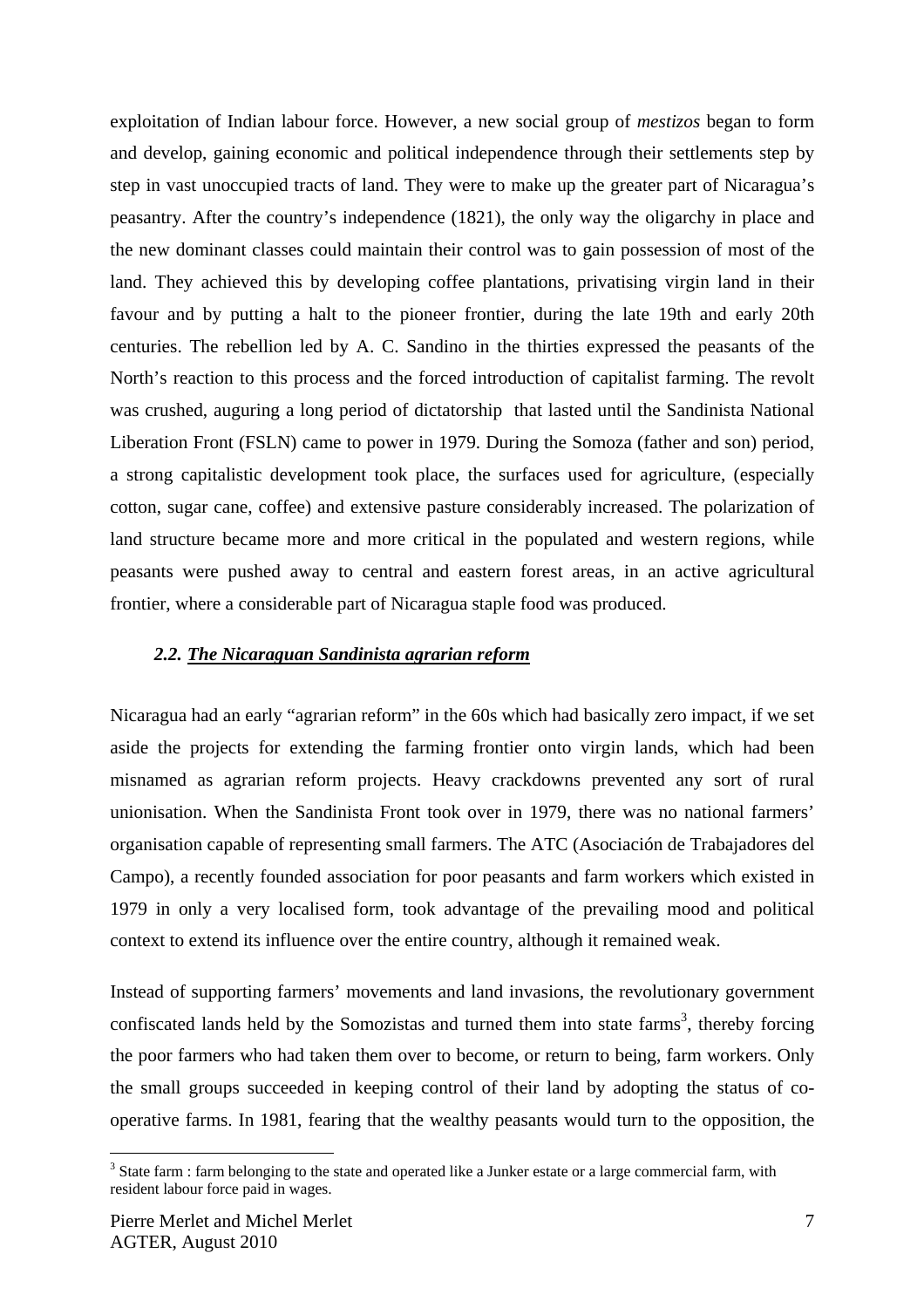FSLN backed the creation of the UNAG (National Union of Farmers and Livestock Breeders), which united small and medium sized farmers with part of the pro-Sandinista rural middle class. The ATC therefore only represented the farm workers and the poor peasants, whose belligerence and demands were considered as incompatible with national unity and defence. For this reason, they had no more room for real organisation of the civil society. Therefore, it was the government that directed the agrarian reform via the INRA (Nicaraguan Institute of Agrarian Reform) and then the MIDINRA (Ministry of Agricultural Development and Agrarian Reform).

The agrarian reform law (1981) allowed for the gradual allocation of insufficiently exploited land that is part of big estates. The beneficiaries were State companies and cooperative farms. Farmers must agree to work on these cooperative farms in order to have access to the land affected by the agrarian reform.

The State sector quickly grew to represent 20% of the country's agricultural production. An interventionist policy gave absolute priority to a few major agro-industrial projects with the aim of fulfilling a macroeconomic scheme to meet the immediate needs of the urban population. From 1981 to 1984, the UNAG took no initiative to further the agrarian reform. Its leaders, whose interests were often contrary to those of the poorest peasants, did not really claim more equal access to land. The government managed the technical support, finance, technical assistance and cooperatives management training. Whereas the State took care of "organising", it did not have the means to question the form it had inherited. Different types of farming were set up in the cooperative farms, but the farmers themselves could not become landowners nor ensure the security of their tenure. While the FSLN was in power, the agrarian reform beneficiaries were not allowed to sell the land they had received at no cost.

This division of tasks hindered the emergence of a genuine peasant movement. The cooperative movement did not structure itself into a Cooperative Federation until 1990, after the electoral demise of the FSLN. Peasant resistance began to materialise in the face of unfavourable economic and agrarian policies (1980-1984: priority given to government farms, price controls, disorganisation of commercial channels). In the central region of the country, unable to find channels for expression in recognised organisations, the peasant opposition was recruited by the counter-revolution, which received massive financial and military assistance from the USA. In the Pacific region, peasant resistance took other forms: resorting to the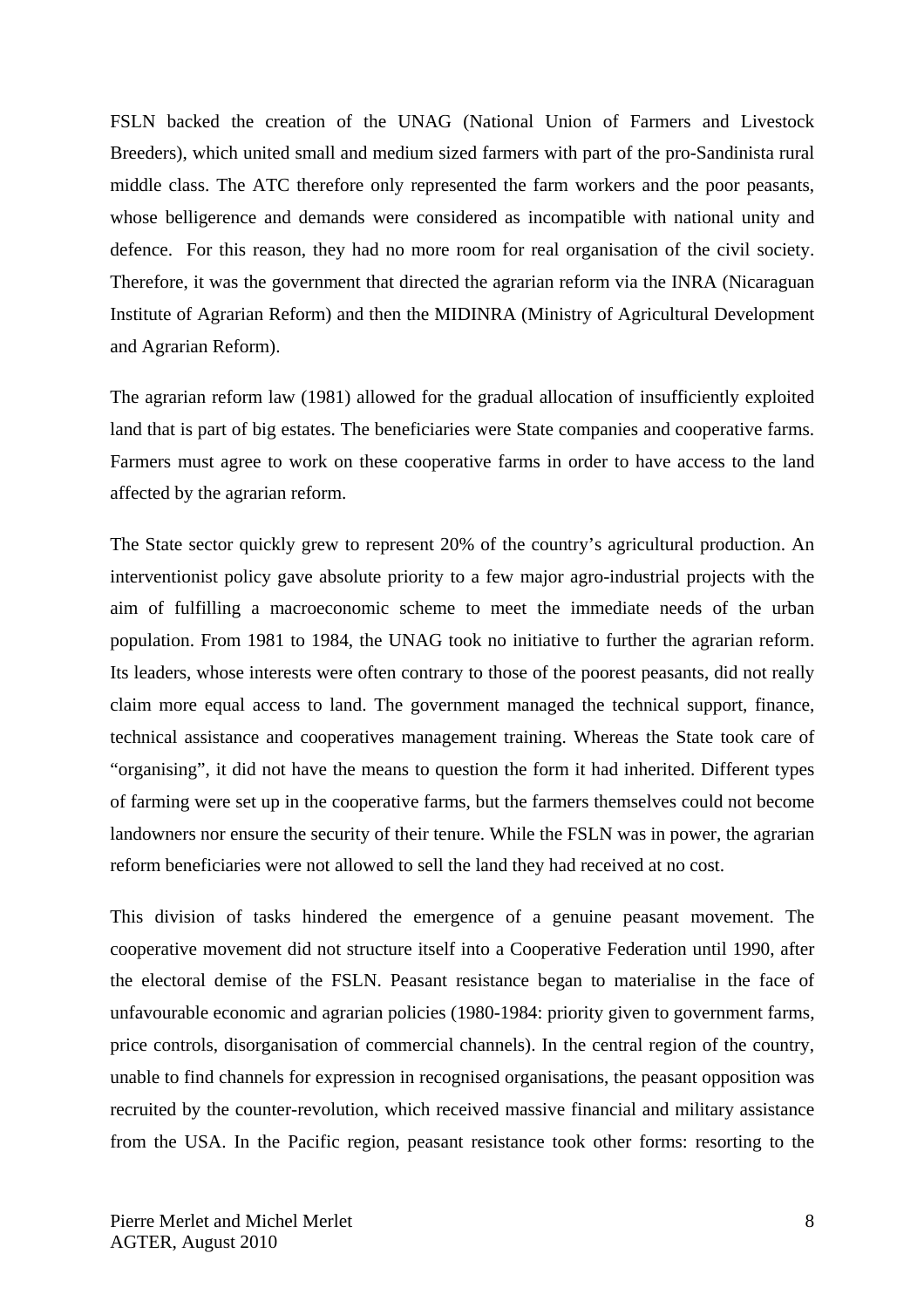black market, setting up rather secretly individual plots or herds within the farm cooperatives, demanding land from service cooperatives, joining protests linked to the Catholic Church.

The political and military situation became critical at the end of 1984. In order to rebuild the alliance with the peasantry, the revolutionary government reintroduced the right to trade, improved the conditions of exchange between urban areas and the countryside and modified its agrarian policy. The role of the UNAG in applying these measures was only secondary. Land redistribution increased and the beneficiaries were left to organise themselves as they pleased. The number of individual plots assigned increased, though the title deeds issued through the agrarian reform were non-negotiable and were more than often assigned collectively. From 1985 to 1987, nearly half the State sector had been redistributed to cooperatives and small farmers. These measures helped the government to regain control of the situation. Food production increased and the advance of the "Contras" was stopped, but the rift in the peasantry remained. Softening the agrarian policy from 1984 onwards did not bring about any radical revision. Once the country had emerged from its crisis, the FSLN stopped agrarian reform from going further.

#### *2.3. Changes in the structuring of the farm sector in the late 1980s*

By 1988, the way land was organised had been transformed, albeit in a limited way. The large farms (over 350 ha) only represented 19% of cultivated farm surface area (7% private, 12% government farms), instead of 36% in 1978. The cooperative farms occupied 12% of the land while the rest remained in the hands of individual peasant farmers and the lower middle classes of the countryside. Land was given to 70,000 peasant families, about one peasant family out of two. However, the portion of land given for individual use only amounted to 5% of the country's cultivated land.

The political context changed radically in 1990 when the opposition won the elections. Under pressure from the farm workers, the lands occupied by cooperative farms were divided up an individual farms became the rule in only a few years. By 1994, 80% of the cooperatives had been parcelled out. The organisation of the farm sector had been radically modified by successive and often contradictory reforms before the changes desired by previous governments came to fruition. Nicaragua had become initially one of the Latin American countries with the least unequally distributed land tenure systems. 70% of the country's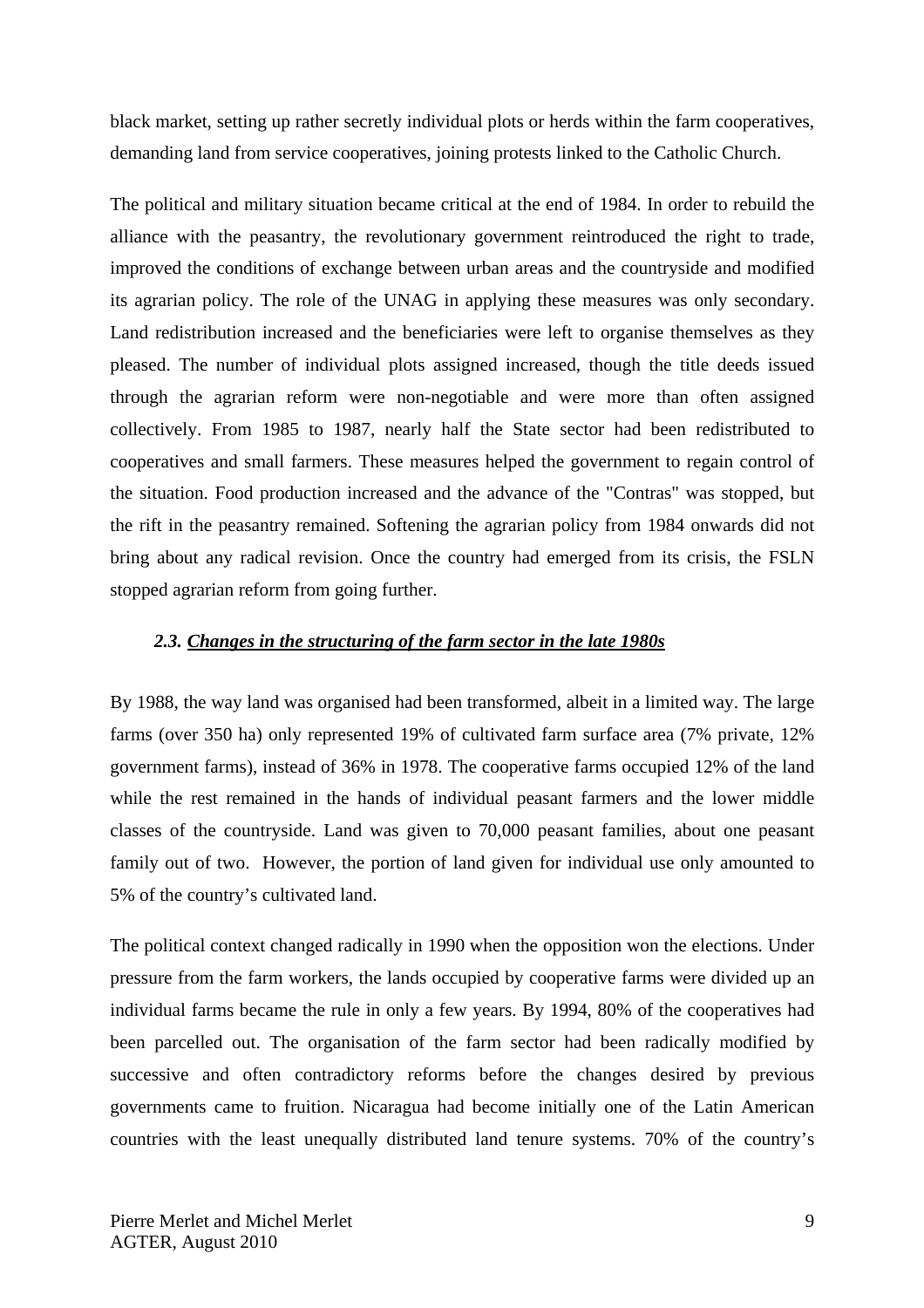farmland was occupied by farms smaller than 140 ha as opposed to 47% in 1979, whereas farms over 350 ha decreased from 36% to 17%. However, the situation remained very fragile.

#### *2.4. The 1990s: insecurity and concentration of land ownership*

Violeta Chamorro's government began to work for national reconciliation. The return to peace revived farming on the pioneer frontier, which had declined during the armed conflict. Regarding land, the new administration set up compensatory mechanisms for former owners affected by the agrarian reform, and started revising reform-period title deeds.

It privatised the State farms to the benefit of both sides' soldiers (the officers receiving much more than the ordinary soldiers), former owners and private purchasers. After having fought for it, State farms' workers earned the right to continue farming part of the land. Workers' companies were established, which were supposed to buy the land after several years.

From 1990 to 2000, a series of laws were passed to deal with what is known as the "ownership problem". However, these laws have been applied only partially. By creating or maintaining maximum land insecurity for those who use the reformed land, as well as through discourses about the supreme respect of the law, the successive governments actually promoted a restructuring of the national agricultural landscape that privileges the strongest.

In addition, there was a situation of economic insecurity: the structural adjustment policy, started by the Sandinista government and continued by its successor, has led to a brutal change of rules by eliminating a large number of subsidies for farmers.

Because of high tenure insecurity resulting from pending legal problems, the people who work on the new small farms or for recently privatised former State companies suffered from pressures coming from former landowners and the police. Also, both the reduced possibilities for obtaining credit and the shortcomings in the processes of renegotiating prior debts incurred by the companies or cooperatives were economically suffocating. Under these conditions, the advantages of more equal distribution of property as a means for increased economic development were rather difficult to see.

Many former owners immigrated to the USA during the revolution and acquired American nationality. The American government pressured for the compensation of "its" nationals, threatening to impose the blackmail of international aid if it was not the case. The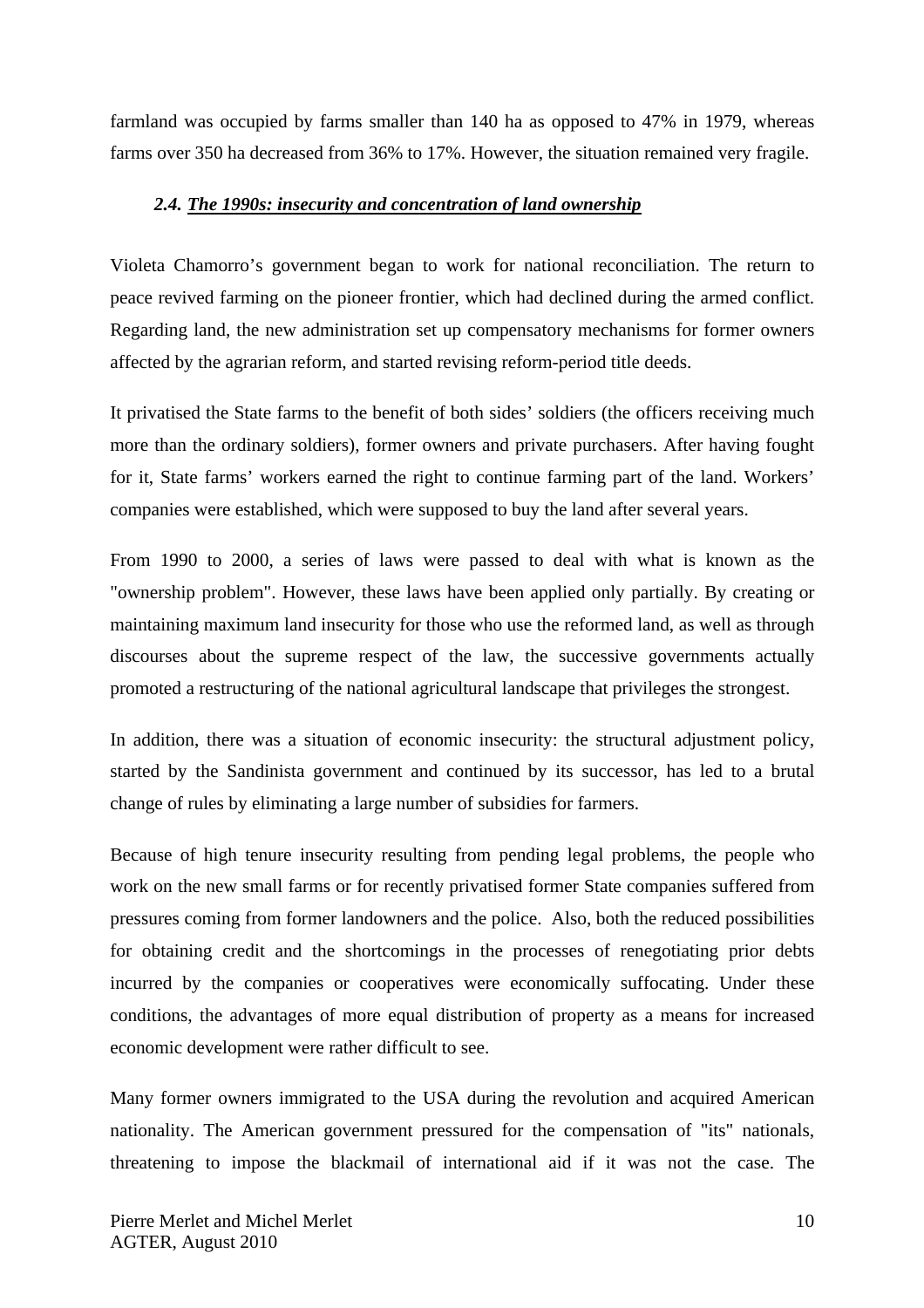compensations of former owners reached exorbitant amounts that could not be handled by the country on the macroeconomic level.

In spite of easily bypassed legal conditions, large expanses of reformed lands are being sold at prices far below the market price, due in part to their imperfect legal status. These sales mostly concerned the best lands and those with the highest value in terms of urban and tourist construction. In the communes of San Juan del Sur and Cardenas, with high tourist potential, 91% of the lands belonging to cooperatives had already been sold in 1994. If a balance sheet were to be made taking into account the assets (e.g. land awarded to veteran soldiers) and losses (sales, restorations to former owners), it would be clear that the beneficiaries of the reforms have lost a running total of 400,000 ha of land between 1990 and 2000.

The farmers' organisations did not find any solutions to prevent this reversal of the agrarian reform land distribution. In 1993-1994, UNAG and FENACOOP admitted that the division of cooperatives was the rule although they maintained a predominantly collectivist discourse, still refusing to consider systems that allow the legalisation of individual plots, and even establish mechanisms that would have permitted the control of latter transactions by a community authority.

Globally, agricultural colonisation, land markets and agrarian reform had mixed results. This is especially the case if one considers the economic and human cost of the transformations that have occurred in Nicaragua over the past few decades. There was some improvement concerning access to land: since 1963, the GINI coefficient decreased from 0.79 to 0.71 at 2001 (CENAGRO agricultural survey, 2001). But the 2001 survey confirmed what empirical observation had shown: the arrangement of the country's farm sector is evolving rapidly towards dramatic polarisation.

| Category     | % owners      |      | % surface area |       |
|--------------|---------------|------|----------------|-------|
| year         | 1963          | 2001 | 1963           | 2001  |
| $< 0.7$ ha   | 2             | 5    |                |       |
| $0.7 - 7$ ha | 48            | 39   |                | 3     |
| 7-140 ha     | 44            | 52   | 37             | 54    |
| 140 - 350 ha | $\mathcal{R}$ | 3    | 18             | 21    |
| $>$ 350 ha   |               |      | 41             | 22    |
| Totals (000) | 102           | 200  | 3,823          | 6.254 |

Progression of the distribution of land in Nicaragua: 1963 to 2001

Source: Survey 2001 CENAGRO.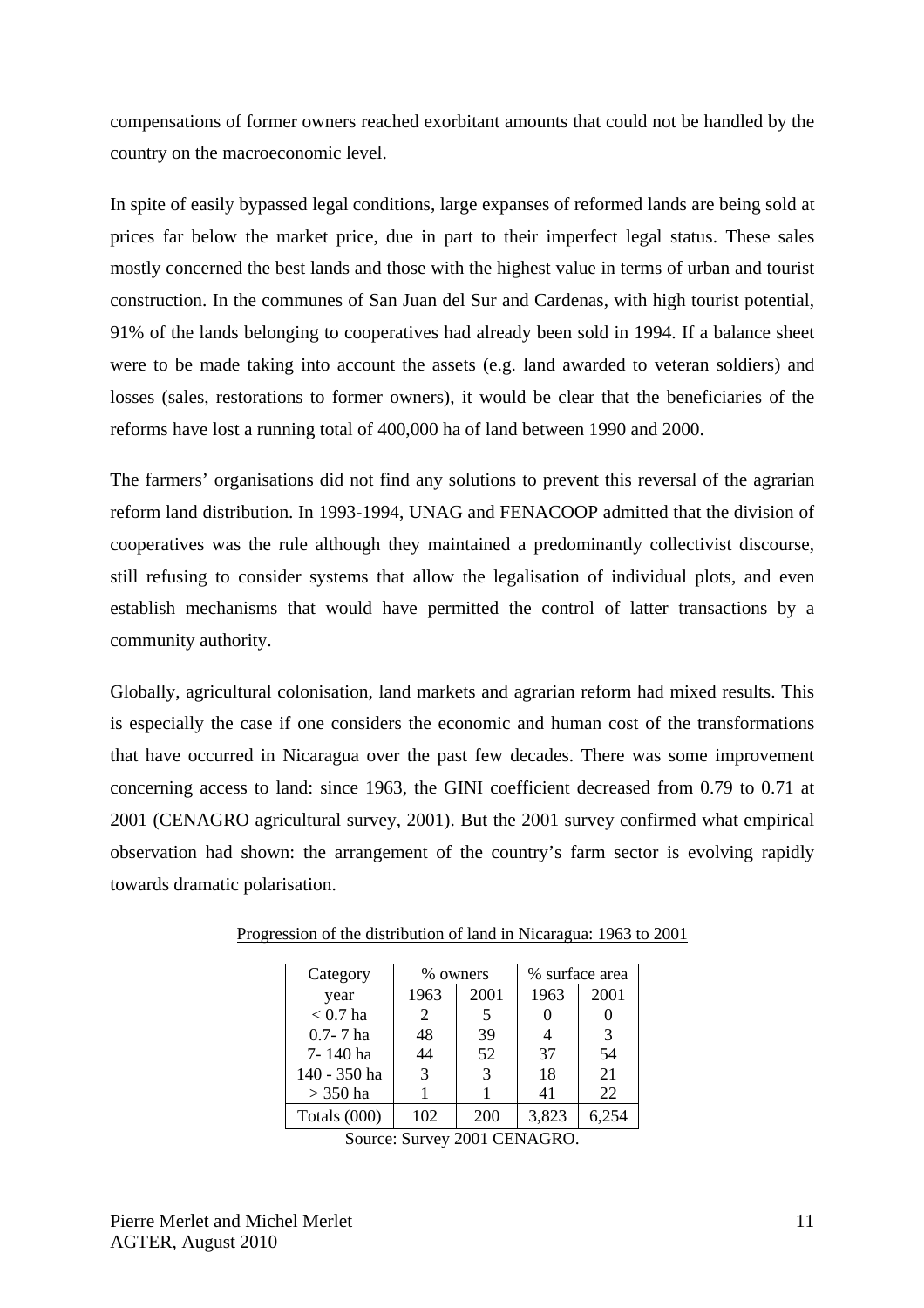Whereas 44% of farmers still own less than 3% of the land, 1% continues to control nearly a quarter of the country's farmland<sup>4</sup>. The sale of land affected by the agrarian reform has continued to benefit a small minority of Nicaraguans and foreign purchasers.

Although large farms are now in crisis, for example, with the fall of coffee prices on the international market, a coherent agricultural policy capable of placing small commercial farming at the heart of the national development strategy is not yet a component of the programme promoted by the decision-makers or any major opposition party.

## **3. Analysis of the Nicaraguan agrarian reform using the lens of legal**

## **pluralism**

In the following section we will try to analyze the agrarian reform process described above using the analytical approach designed in section 1. As a crude simplification we can say that two main social fields participated in land rights management in the Nicaraguan context: the 'Sandinista state' and the 'peasant society'. The distinction between the state and peasant society as two semi-autonomous social fields participating in land issues has been proposed by Bastiaensen and al. (2006), in a study undertaken about property rights practices in the Nicaraguan interior. In this work the authors identify that all the rules and norms that are related with land are not imposed by he state. On the contrary, they say that the normative system that characterize the context of agrarian frontier "still remain an important reference in everyday life" (ibid:15). Even if this study has been realized almost 30 years after the Sandinista Agrarian reform in a specific region of the country, we are likely to claim that the argument made by the authors can also be applied to other historical periods and regions of the country.

## *3.1. The peasant society*

Having access to all the complexity and context specificity of the normative systems that exist locally is a tedious and always incomplete and subjective work. Besides, assuming that these rules are the same all around the country and that they have been the same in the last 30 years is certainly an exaggerate simplification. Thus, it is not our ambition in this paper to give an exhaustive list of these normative systems, but to identify some common and general features

<sup>&</sup>lt;sup>4</sup> The method used in the survey systematically underestimates the concentration of land ownership, since it reasons in terms of farms and not owners, which often have several farms in different regions.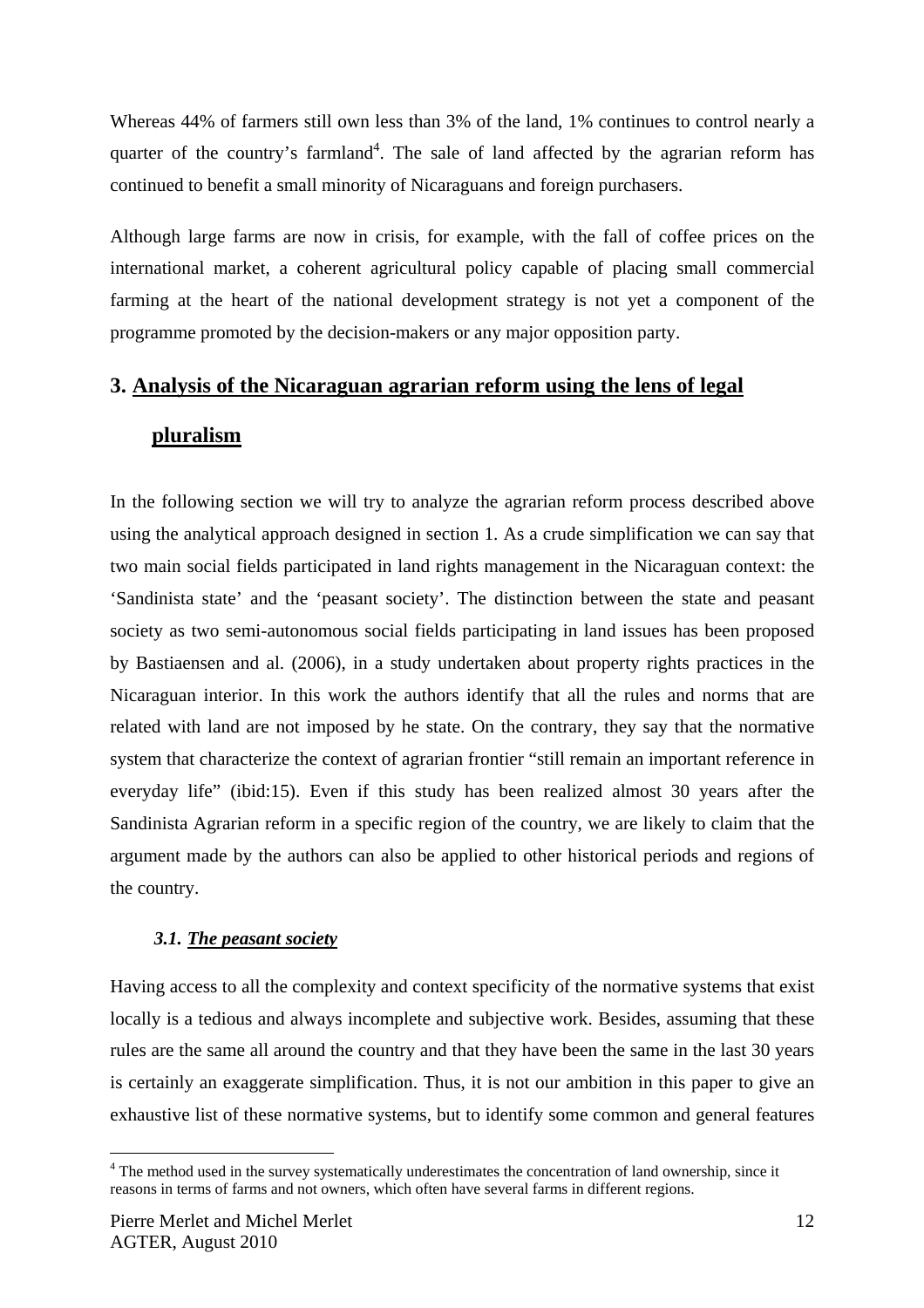that can describe the Nicaraguan peasant society. Indeed, we believe that, in the scope of this paper, this level of simplification is helpful to highlight relevant points for the reflection.

Most of the normative system that exist in the peasant society can be related to the argument made by Maldidier and Marchetti (1996) about the importance of the image the 'campesinofinquero' in Nicaraguan rural societies. These authors define the 'campesino-finquero' as a medium land-holder who has been able to have access to a portion of land on which he can implement agriculture or livestock activities and that he will be able to transfer to his children. Important characteristics of the campesino-finquero are that he sees himself, and is considered by the rest of a society, as the legitimate owner of this piece of land (whether having legal documents or not) and, that he is a model for the rest of the society as argued by the following excerpt:

"They have a farm, even if it is small one, and are a sign of hope and a model for all the poor peasants: because the agricultural worker dreams of growing plants, even if it is in another's land; because those who rent land and the sharecroppers dream of having their own plots of lands." (ibid:, 1996:3, personal translation)

Obviously, most of the peasants in rural areas are not 'campesinos-finqueros' as it is confirmed by Maldidier and Marchetti (1996). Besides, the description given above may certainly be influenced both by the ideological conceptions of the authors and a too strong reference to the situation of the 'agrarian frontier' that characterize the interior of the country. Peasants do not even explicitly refer the model of the 'campesino-finquero', which is an academic conceptualisation of the reality. However, our own field experience confirms the importance of the values comprised in the above definition in the peasant society, and that is why we consider interesting to adopt it in this paper.

Moreover, in the scope of the present study we have to notice the importance of access to land in the model of the 'campesino-finquero'. More precisely, it appears that what matters is an individual and locally legitimate access to land. Drawing on this idea, Bastiaensen et al. (2006) have identified five "socially accepted 'routines' […] that have the potential to create and/or maintain locally legitimated land ownership" (ibid:15):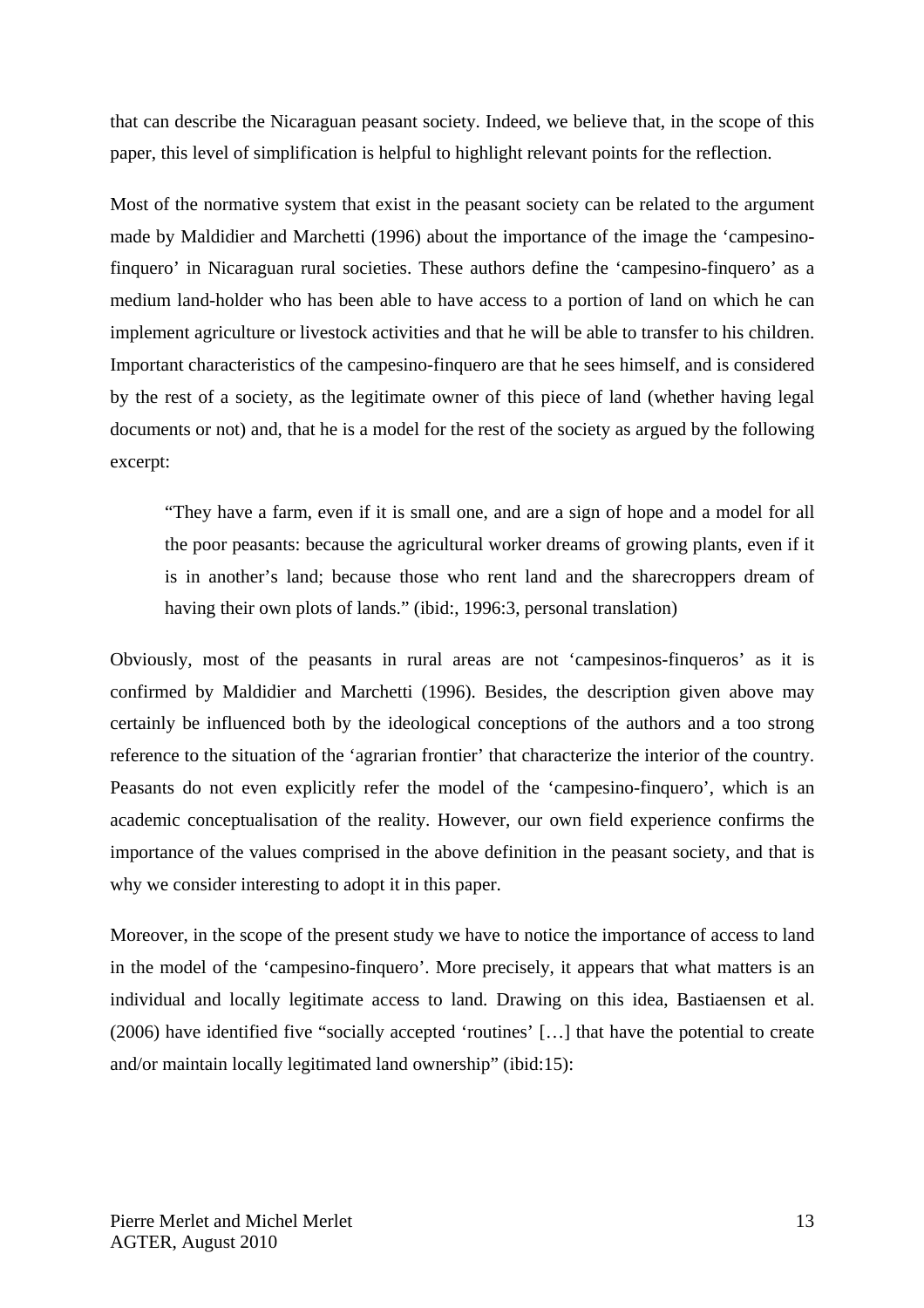- 1. The 'improvements'<sup>5</sup> made on the land in order to transform it in a productive area.
- 2. The efficiency of the farmer. This aspect refers to the ability of the producer to demonstrate that he will be able to make the land produce (e.g. because of his knowledge, work)
- 3. Patron-client relationships. This corresponds to the fact that medium or large landholders can gain legitimacy about their tenure through their capacity to provide security/protection (i.e. sources of income, place to live, support in case of shock) to poorer people in exchange of various services.
- 4. The purchase of property rights
- 5. The inheritance of property rights

In addition to these five aspects, Broegaard's work (2005) leads us to add a sixth element: the social relations and economic situation of the land holder. In effect, Broegaard argues for adopting the concept of perceived tenure security. This means that tenure security is not only a question of having official state-issued (or state-recognized) legal document but rather a matter of social relationships, power balance and economic situation, all of these factors interplaying in a specific context at some specific moment.

Finally, there is one important aspect on which the previous study does not give any light and which is actually very important when dealing with land rights: the issue of a plurality of rights and right holders. Based on our field experience, we believe local practices that characterize land rights relations actually recognize the idea of 'bundle of rights'. On the one hand, our observations on the evolutions of the structure of the peasant sector show that it is in a constant state of change. In order to adapt to these changes, several mechanisms are actually implemented by peasants according to the circumstances in order to secure the access to land whether inside families, between neighbours or through market mechanisms (e.g. inheritances, sales, leases, loans, sharecropping). To this multiplicity and constant evolution in the use of one or another mechanisms corresponds a multiplicity and always changing list or rights and rights holders concerning a piece of soil. On the other hand, we have also been able to acknowledge the existence of several the informal arrangements between right holders

<sup>&</sup>lt;sup>5</sup> This term has been traduced by the authors from the Spanish term 'mejoras' frequently used in Nicaraguan rural areas to refer to the inversions, in money or in labour, that human beings realize on a piece of land to improve its capacity of production.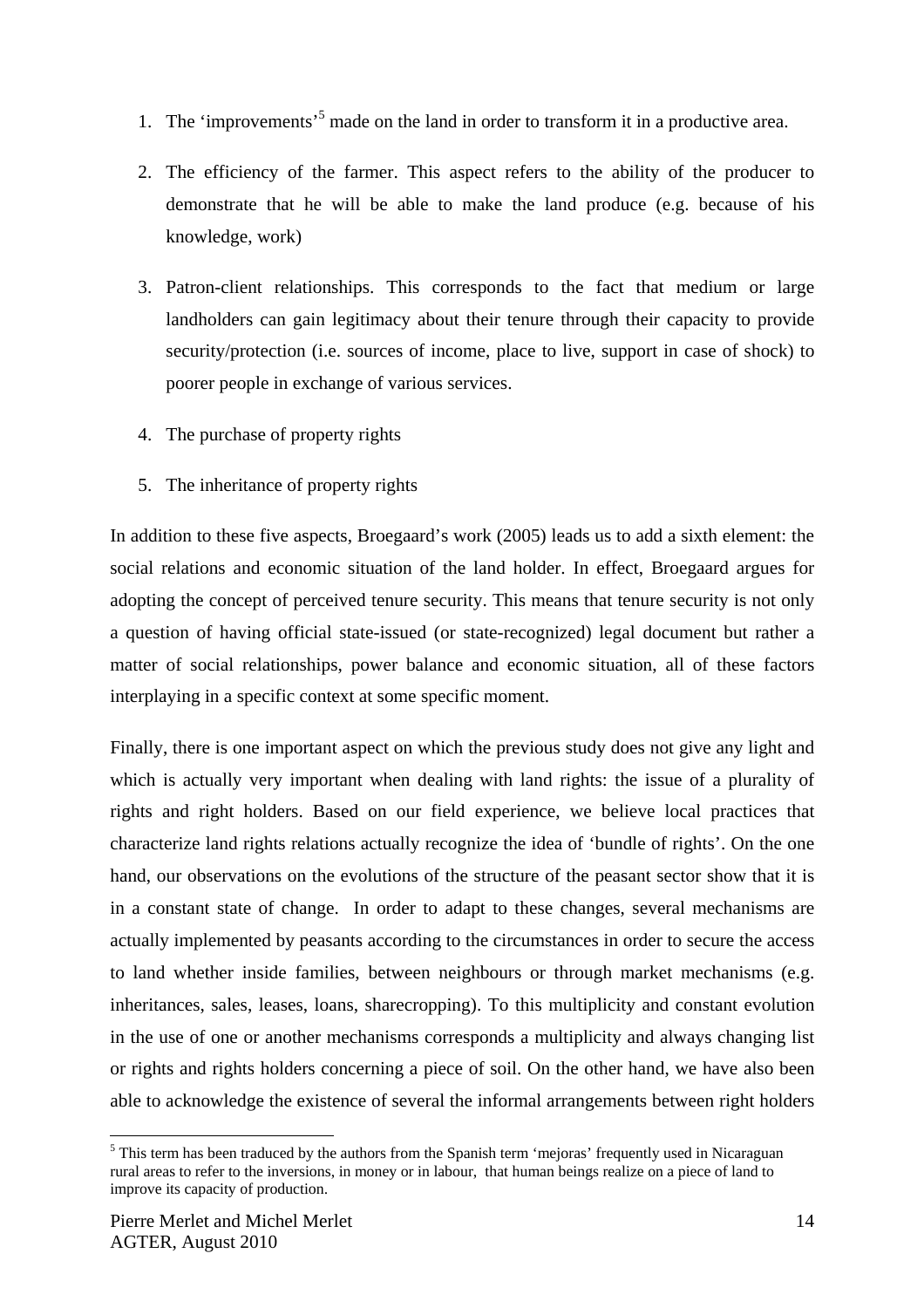in relations with natural resources present on a piece of soil and the use that is actually made of this resources. For instance we can underline the existence arrangements concerning water rights, path rights or grazing rights. Moreover, these arrangements appears to be very context specific depending both on the geographical and the social contexts.

## *3.2. Relationships, struggles and conflicts between with agrarian reform's normative order*

#### *3.2.1. The main contradiction between Sandinista state law and peasant law*

The previous analysis of the peasant society reveals interesting aspects of the historical description of the Agrarian reform process presented in section 2. Indeed, it appears that huge differences exist between the peasant society's normative order and the Sandinista state's normative order.

Firstly, in spite of the importance of individual land rights and individual production systems in the peasant society, the Sandinista state put collective forms of production and collective access to land at the core of its intervention. This collectivization of the production tends to simplify the approach of land rights. Indeed, it centralized and oversimplified the production systems and leads to a tendency to deny the existence of a multiplicity of rights and rights holders that characterize the access and management of resources in the peasant society.

Secondly, most of the mechanisms described in section 3.1 to legitimate the access to land were tremendously weakened during the Sandinista era. More precisely, it appears that a specific tenure regime was introduced in the land affected by the agrarian reform. For instance, the land of the cooperatives could not be sold or mortgaged; it could simply be conveyed through inheritance under certain conditions to descendants. Another example is linked with the collective production system inside the cooperative. Bastiaensen et al. (2006) explain that, the fact that most of the production was collective and that it follows the directives of centralized state authorities challenged the efficiency of the farmer and the improvement he realized on the land as ways to built legitimacy of land tenure.

Thirdly, it seems that the important support given by the state to the sector concerned by the land reform, maintained the pattern of client-patron relationships. However, this time the state was the one that played the role of patron (Bastiaensen et al., 2006).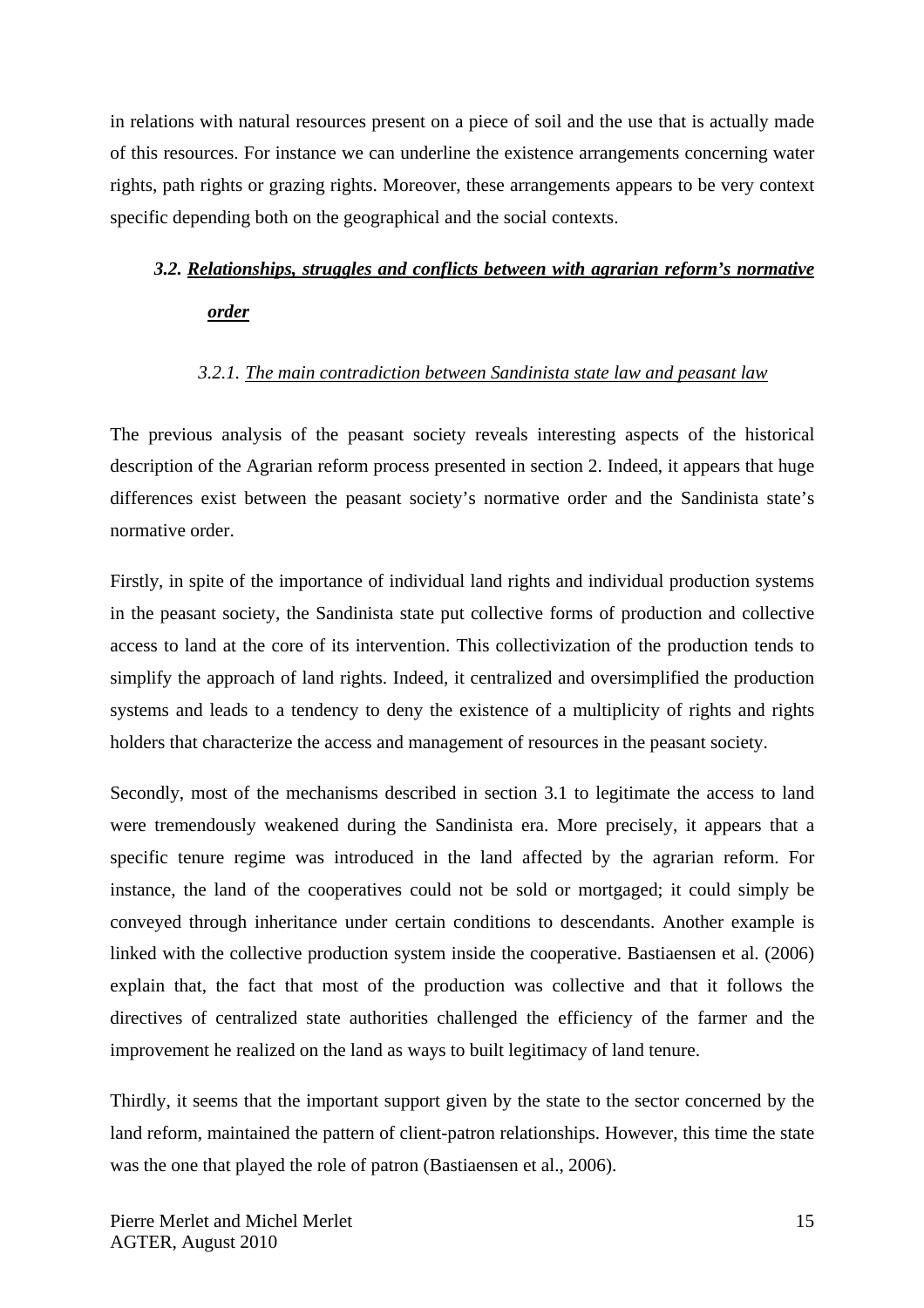Altogether, the previous contradictions reveal a huge denial from the state of the practices that locally characterize the peasant society. On the contrary, it appears that the state made an important effort to try to centralize land rights management, demonstrating the adoption of a legal centralist positioning. Nevertheless, even in this highly state controlled system, it appears that that peasants tried to reproduce in certain extent the some of the features of the peasant society's normative order. More precisely, they illegally and more or less secretly implement mechanisms of production and land rights transfers that were consistent with come features of the peasant society inside of the cooperative system (selling plots, ceding land for sharecropping or rentals).

Finally, it is interesting to notice that this denial of the values of the peasant society seemed to have had a certain influence in the process of land redistribution after 1990. Indeed, Bastiaensen et al. (2006) argue that the redistribution of individual plots of lands between members of the cooperatives lacked of local legitimacy because it did not correspond to the social processes that characterized the peasant society. As a result, these authors argue that, by fear of losing the acquired rights over the land, several former members of the cooperatives preferred to sell their plots. The interesting aspect here is that it appears that the buyers were considered locally as more legitimate owners that the peasants who received land through the post 1990 redistribution processes internal to the cooperatives.

#### *3.2.2. The importance of social struggles and uneven power relationships*

The review realized in section 2 also shows the importance of social struggles and uneven power relationships inside both social fields but also between them.

First, the historical review reveals the importance of the low level of peasant organization that result in a low bargaining power of the peasant society in order to influence the policies implemented at the beginning of the 80's. Even, when the level of peasant organization increased during the 80's the role they played was very limited according to the way the Agrarian reform was implemented. According to our analysis, the latter was also the illustration of differentiate power relations and interest inside the most important peasant organization whose leaders' main interest was not in a real individual distribution of the land. Moreover it appears that the changes in the policies implemented after 1984 that incremented the land that was individually allocated were not the result of an in-depth recognition of the features of the peasant society by the state. On the contrary, it was a 'strategic move' from the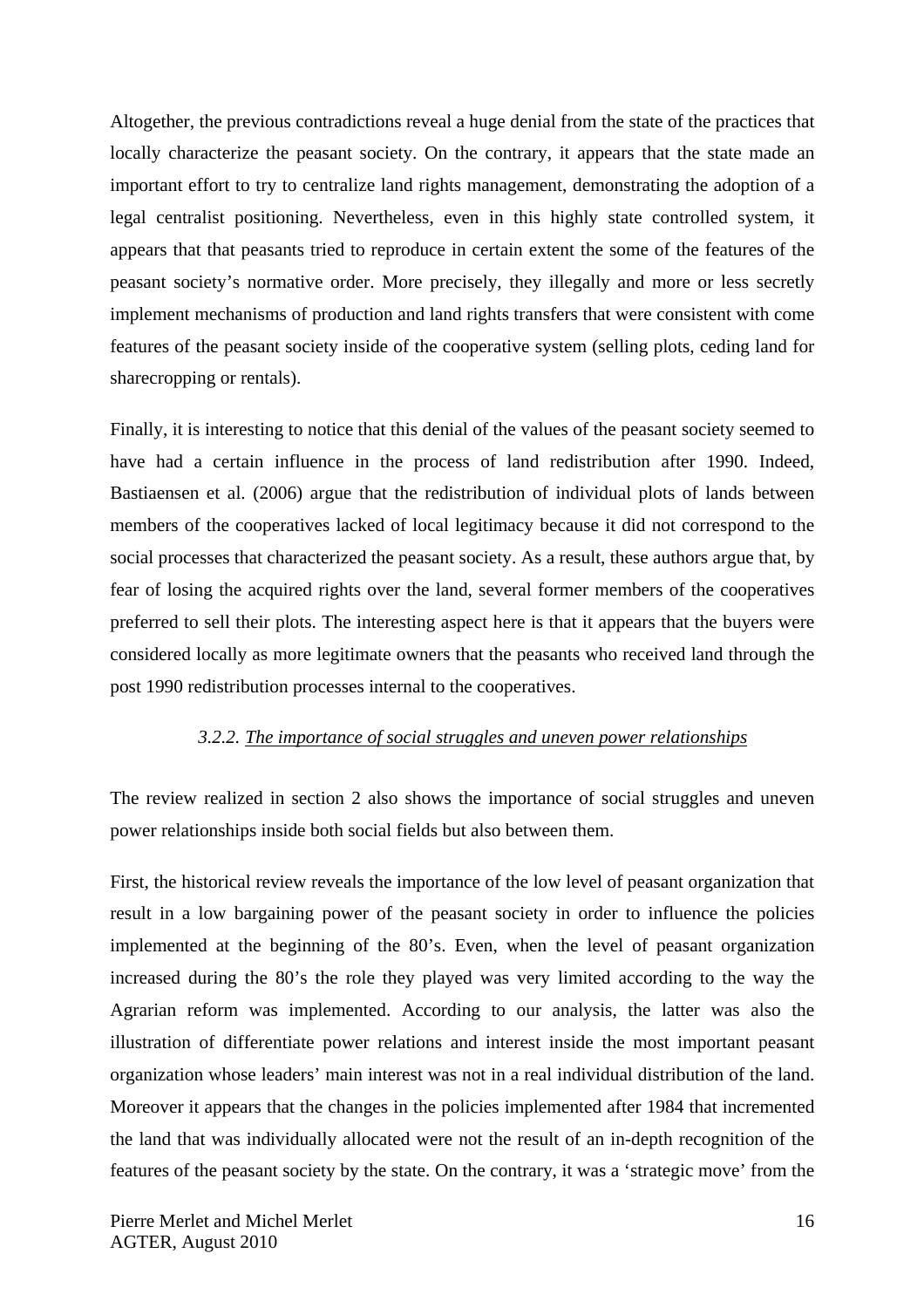Sandinista state in response to a situation where it needed to regain the support of the peasantry.

Second, it appears that what is behind the social struggles and uneven power relationships in the context of the agrarian reform are actually discursive struggles that correspond to different ideological approaches of agriculture, and more generally development. Actually, the policies implemented in the Nicaraguan agrarian reform correspond the argument of the superiority of a 'modern' large-scale mechanized and chemical inputs-consuming production system as compared with 'backward' unproductive family production systems. Interestingly, the previous vision that enters largely in contradiction with the values of the peasant society was actually highly supported by the Sandinista state. It has been proven elsewhere (Merlet, 1991) that actually this approach corresponded to the ideologies (and interests) of the two powerful sectors allied at the head of the Sandinista sate. The first sector was composed by members of the oligarchy that were allied with the FSLN against the dictatorial regime. They belonged to families that hold large quantity of land on which large scale mechanized production systems had been implemented for long and some of them enter to work in the Sandinista government. The other sector comprised the historical members of the FSLN that were characterized by dogmatic-socialist. This approach was conveyed by the example of Eastern Europe and Cuba where the path followed was towards the replacement of unproductive family production systems by large scale mechanized systems.

In 1990, dramatic changes occurred and the Sandinista state system was replaced. This leads to the evolution in the context and power relations surrounding the land that was re-allocate during the agrarian reform. At first sight, the individual redistribution of plots of land in the cooperatives and their posterior management locally by a system governed by local practices seems to indicate that renewal of the peasant society system building again a local legitimacy around the access to land. Nevertheless, it is unquestionable that the polarization of land tenure since 1990 is an illustration of the important influence that new social struggles and power relations play in land access processes. Moreover, in these processes of struggles and bargaining around access to land poor peasant family seems to be at the losing side, which concretely leads to the weakening, and often the lost of their land rights. Particularly, the tenure of individuals that receives land from the dismemberment of the cooperatives was threatened both in the local peasant system (Bastiaesen et al., 2006) and in the state system. In both systems, more powerful actors often challenged the rights of the people and were able to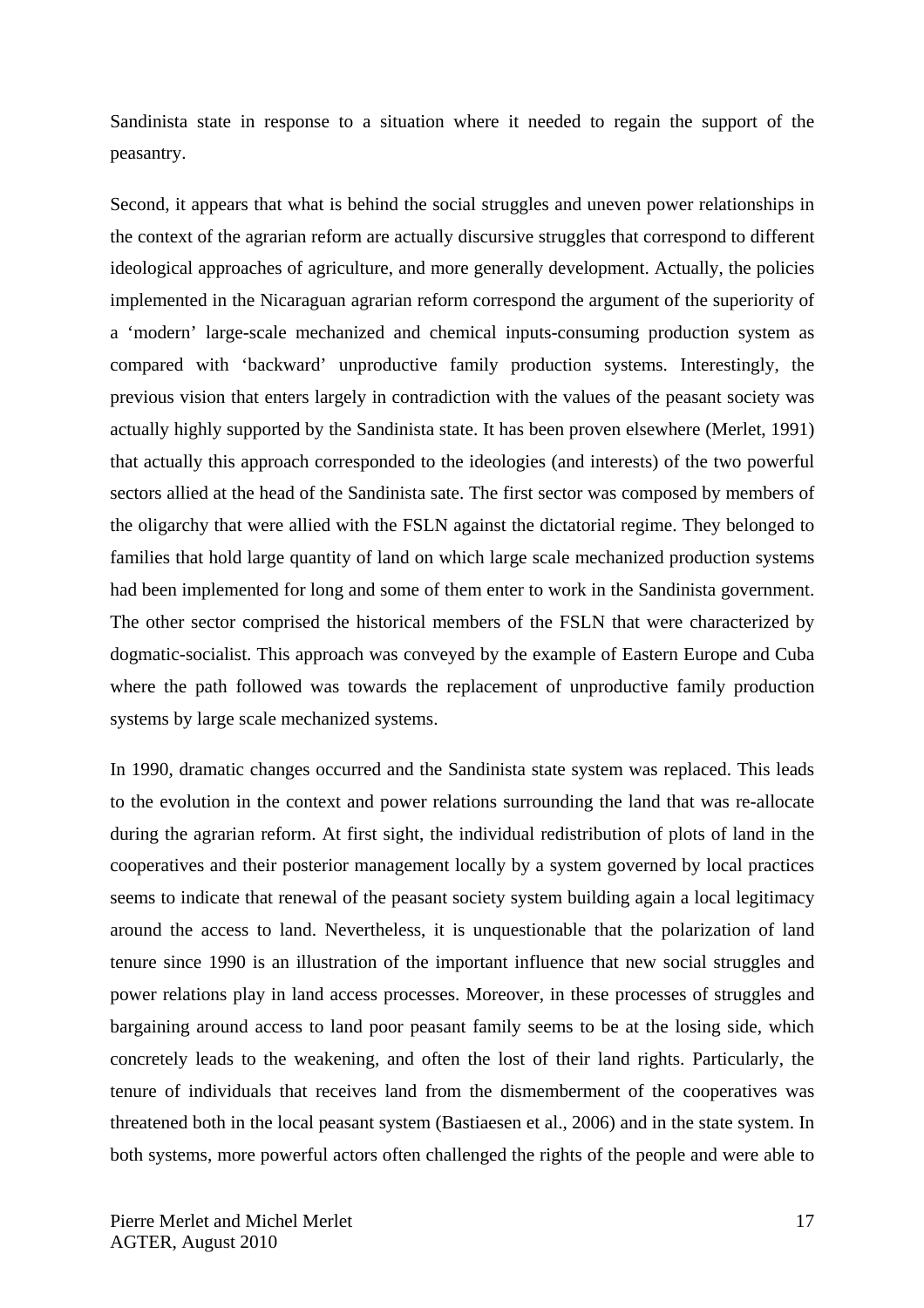gain access to land, whether based on locally-legitimate processes of access to land or on legally processes in the new state system.

This process is actually confirmed by Maldidier and Marchetti who write that "the agrarian reform beneficiaries dream of the day when their friends will describe their plot of land with the word 'farm'" (ibid, 1996:03, personal translation)

## **Conclusion**

The analysis of the Nicaraguan agrarian reform 30 years later using the lens of legal pluralism is actually very insightful. By forcing us to broader our scope of analysis and to look further than just the characteristics of the state intervention it reveals that land rights are developed and enforced in social and relational arenas where bargaining processes between social actors and power structures play a key role. The policies implemented during the agrarian reform respond to these social relations. It has been proved that the transformations were radical only on the surface and that they were unable to alter the social relationships in the countryside or to shift the power struggle over land matters. More importantly, the polarization of land tenure in the last 30 years is also directly related with these social struggles. As a result, nowadays the question of land access and tenure security is still at the core of the debate about rural development in Nicaragua. However, the question remains to define which kind of intervention had to be implemented to allow for a real fair and long lasting redistribution of land.

The previous analysis leads us to argue two things. First, the in-depth understanding of the local practices that govern land rights and of the power relations is necessary. This can hardly be done at national level because of the complexity and context specify of the situations. As a result, we tend to argue for decentralized land management schemes. Second, it seems crucial to 'level the field' with respect to the bargaining processes concerning land rights in order to allow for the poor to have their rights respected. In order to achieve this, representative and strong peasant organization and more generally processes that could strengthen the position of the poor in front of other actors are necessary. The way to achieve this is not easy and doing concrete proposals about the path that has to be followed goes well beyond the scope of this paper.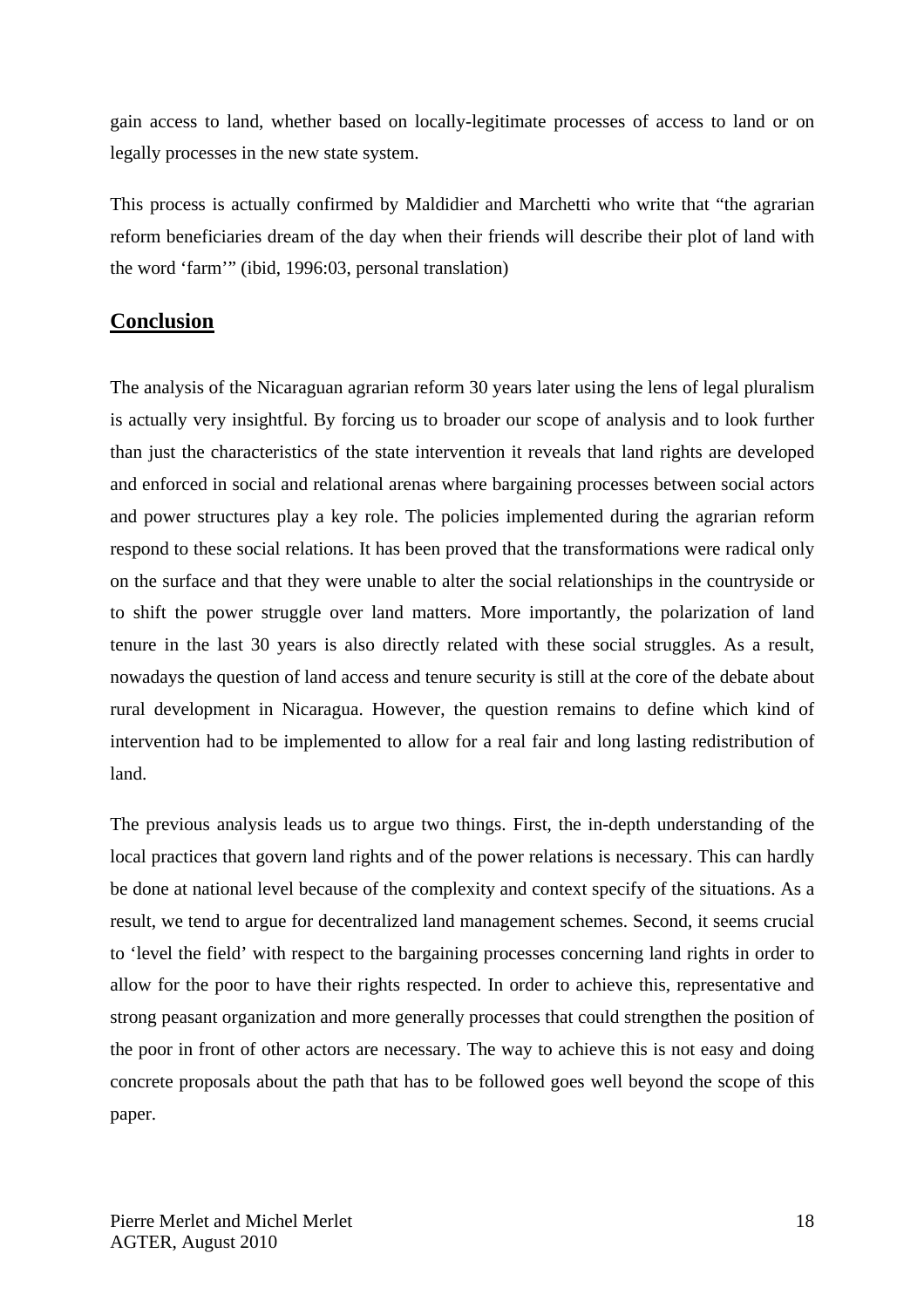Altogether, this leads to the necessity to have a reflection about governance structures that will govern land rights management. The issues of the type of structures, their level of decision making, the existence of appeal procedures, and more generally the rules and norms that will be respected are crucial. In particular, special attention has to be given to the introduction of the mechanisms and values that characterize the peasant society local practice in the design and implementation of these governance structures.

## **References**

Bastiaensen J., d'Exelle B. and Famerée C. (2006) "Political arenas around access to land: a diagnosis of property rights practices in the Nicaraguan Interior", *IDPM-UA discussion paper 2006.08,* Antwerp, University of Antwerp, Institute of Development Policy and Management.

Benjaminsen TA, Holden S., Lund C, Sjaastad, E. (2008) "Formalisation of land rights: some empirical evidence form Mali, niger and South Africa in the South: An Overview", Land Use Policy 26: 28-35

Broegaard, R. J. (2005) "Land tenure insecurity and inequality in Nicaragua" *Development and Change* 36 (5):845-864

De Janvry, A., Gordillo, G., Platteau, J.P. and Sadoulet, E. (2001) "Access to Land and Land Policy Reforms", in: A. de Janvry, G. Gordillo, J.P. Platteau and E. Sadoulet (eds.) *Access to Land, Rural Poverty and Public Action,* Oxford, Oxford University Press, pp. 1-26.

Griffiths, J. (1986) "What is Legal pluralism?" *Journal of Legal Pluralism and Unofficial Law* (24): 1-55.

Lavigne Delville P., Chauveau JP (1998) « Quels fondements pour des politiques foncières en Afrique francophone » in : P.Lavigne Delville (ed .) *Quelles politiques foncières pour l'Afrique rurale ? »,* Karthala, Paris

Le Roy, E., (1996) "La théorie des maîtrises foncières" in : E. Le Roy, A. Karsenty, A. Bertrand (eds.) *La sécurisation foncières en Afrique, pour une gestion viable des ressources renouvelables*, Karthala, Paris.

Maldidier, C. and Marchetti, P. (1996) *El Campesino-Finquero y el potencial económico del campesinado nicaragüense*, Managua: Nitlapán-UCA

Merlet, M. (1991) "La question agraire au Nicaragua" *Synthèse thèse de doctorat*  (unpublished)

Merlet, M. (2007) *Proposal paper. Land Policies and Agrarian Reforms*, Paris, Agter, online available http://www.agter.asso.fr/article12\_es.html (last consulted 24/05/2010)

Migdal, J.S. (2001) "The State-in-Society Approach: a new definition of the state and transcending the narrowly constructed world of rigor", chapter in: J.S. Migdal (2001) *State in*